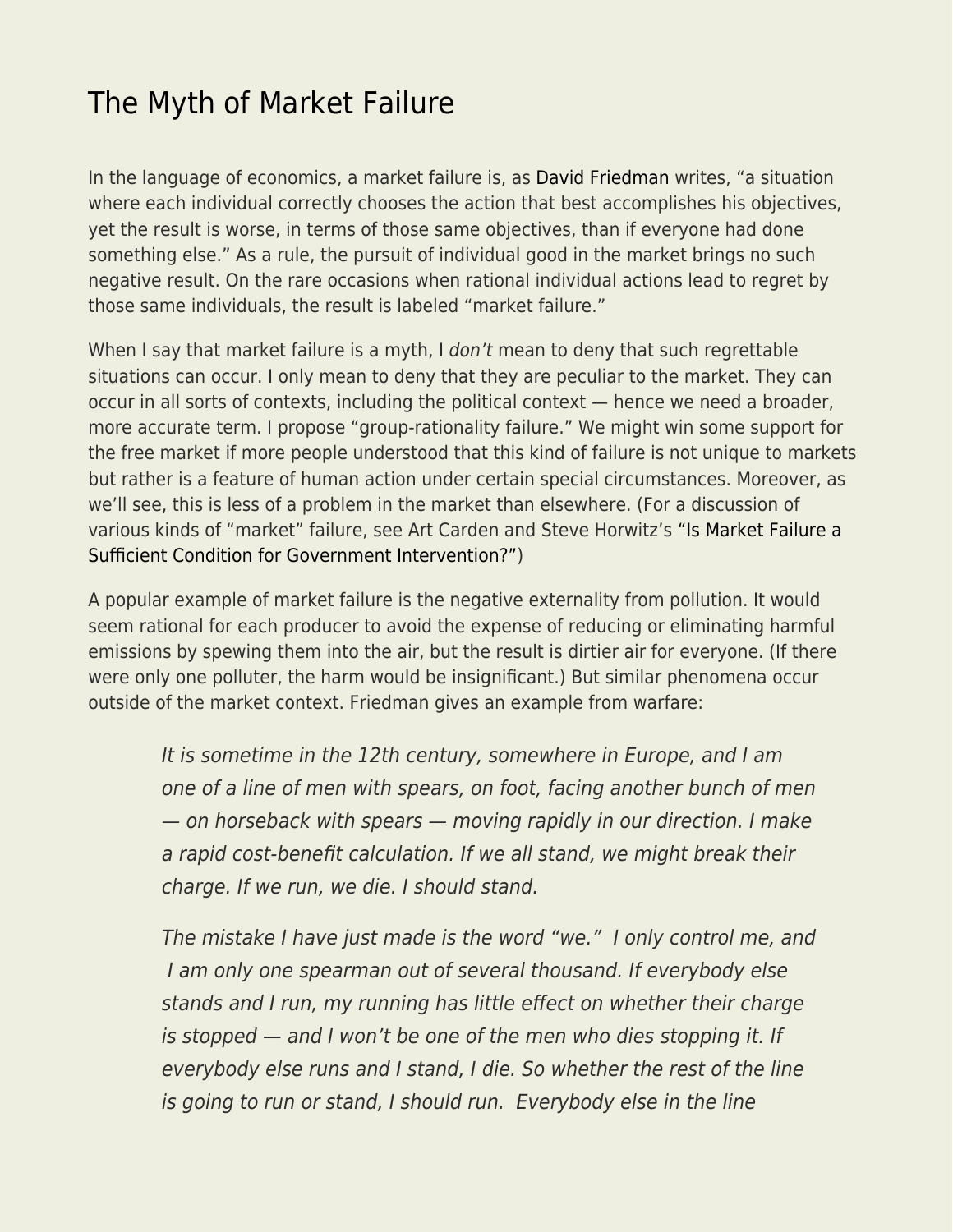makes the same calculation. We all run and most of us die.

[Bryan Caplan](http://www.econlib.org/library/Enc/Externalities.html) has examples from the world of government and politics:

Many economists who study politics decry the large negative externalities of voter ignorance. An economic illiterate who votes for protectionism hurts not just himself but also his fellow citizens. Other economists believe externalities in the budget process lead to wasteful spending. A congressman who lobbies for federal funds for his district improves his chances of reelection but hurts the financial health of the rest of the nation.

Or take this case: I tell a group of people I'll go to Washington, D.C., to lobby for a general tax cut if they help finance my effort. Each person wants lower taxes but calculates that he will get a tax cut whether or not he donates to the cause. So each abstains. Without the money, I don't go to Washington. No one's taxes are reduced.

And there is the famous "failure" from game theory, the [prisoner's dilemma](http://en.wikipedia.org/wiki/Prisoner%27s_dilemma). In this case, two people arrested and accused of committing a crime are held in isolation and confronted with the option of squealing on the accomplice or remaining silent. Under the plea deal offered, each person's best possible scenario is to squeal while the accomplice remains silent. The second-best scenario is for both to remain silent. The problem is that, since neither can control what the other does and since they can't coordinate, neither can take the chance that the other will talk — under the plea deal, if one remains silent while the other talks, the first goes to prison for the maximum term while the stool pigeon goes free. Thus both find it rational to talk and (under the deal) serve less than the maximum. Yet had they both taken the greatest risk and remained silent, they would have served even less time. (See the matrix [here](http://en.wikipedia.org/wiki/Prisoner%27s_dilemma#Strategy_for_the_classic_prisoners.27_dilemma).)

My question is this: If this same kind of failure can occur in the market, government, battlefield, and law-enforcement contexts, why do we call it market failure? The name implies that this problem is unique to the market — but as we've seen, it most emphatically is not.

Such failure in the political realm was largely overlooked until the Public Choice school of political economy brought it to the world's attention. To justify government action, it was deemed sufficient to show that the market led to a suboptimal outcome. The Public Choice thinkers showed that this is an illegitimate argument, because one cannot merely assume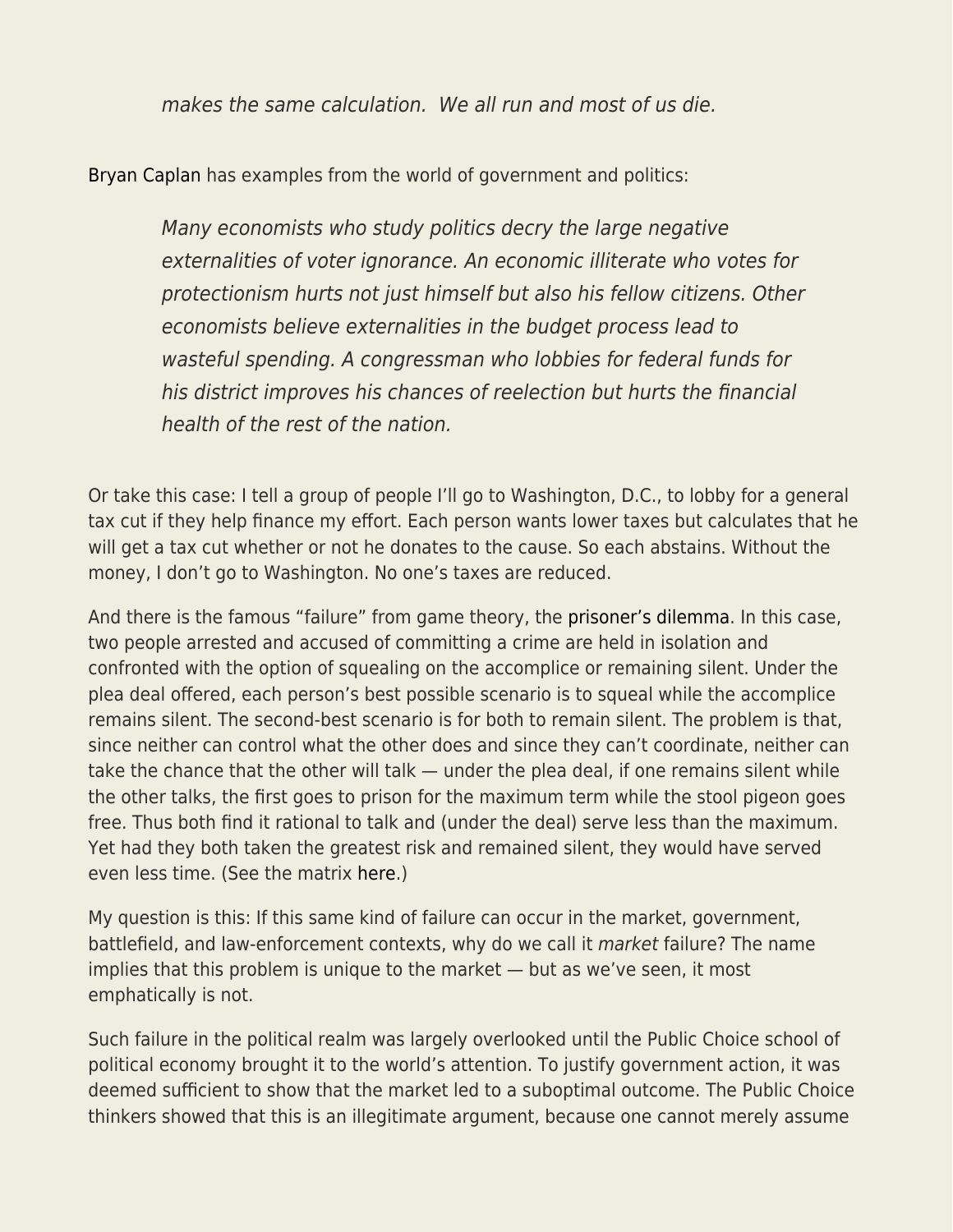that the outcome of government action would be better than the market outcome. It might well be worse, and we have reason to believe it will be.

If group-rationality failure is ubiquitous, does that mean it can't serve as an argument for the market over the state? No, it does not. As Friedman says, while such failure can be used as an argument *against* laissez-faire, it's an even stronger argument for laissez-faire. How so? The key lies in the issue of externalities, that is, in the question of who reaps most of the benefits and bears most of the costs of actions: the particular actor, or the public?

Friedman writes,

In private markets, most of the time, an individual who makes a decision bears most, although not all, of the resulting costs, and receives most of the resulting benefits. In political markets that is rarely true. So we should expect that the market failure that results from A taking an action most of whose costs or benefits are born by B, C, and D should be the exception in the private market, the rule in the political market [sic]. It follows that shifting control over human activities from the private market to the political market is likely to increase the problems associated with market failure, not decrease them. [Emphasis added.]

Moreover, the failures that occur in the market are more easily solved:

A market failure is also a profit opportunity. If the result of individuals acting rationally in their own interest is to make them worse off than if they acted in some other way, it follows that an entrepreneur who could somehow move them to the better outcome would produce a net benefit — some of which, with luck, he could pocket. Hence in a market society there is an incentive for private parties to find ways around the inefficiencies due to market failure.

(See a video of Friedman's FFF lecture on the subject of "market" failure [here](http://fff.org/freedom-in-motion/video/market-failure-an-argument-both-for-and-against-government/).)

 Broadcast radio and television should have been impossible, because no broadcaster could charge receivers of her signal, who would have every incentive to "free-ride." But some